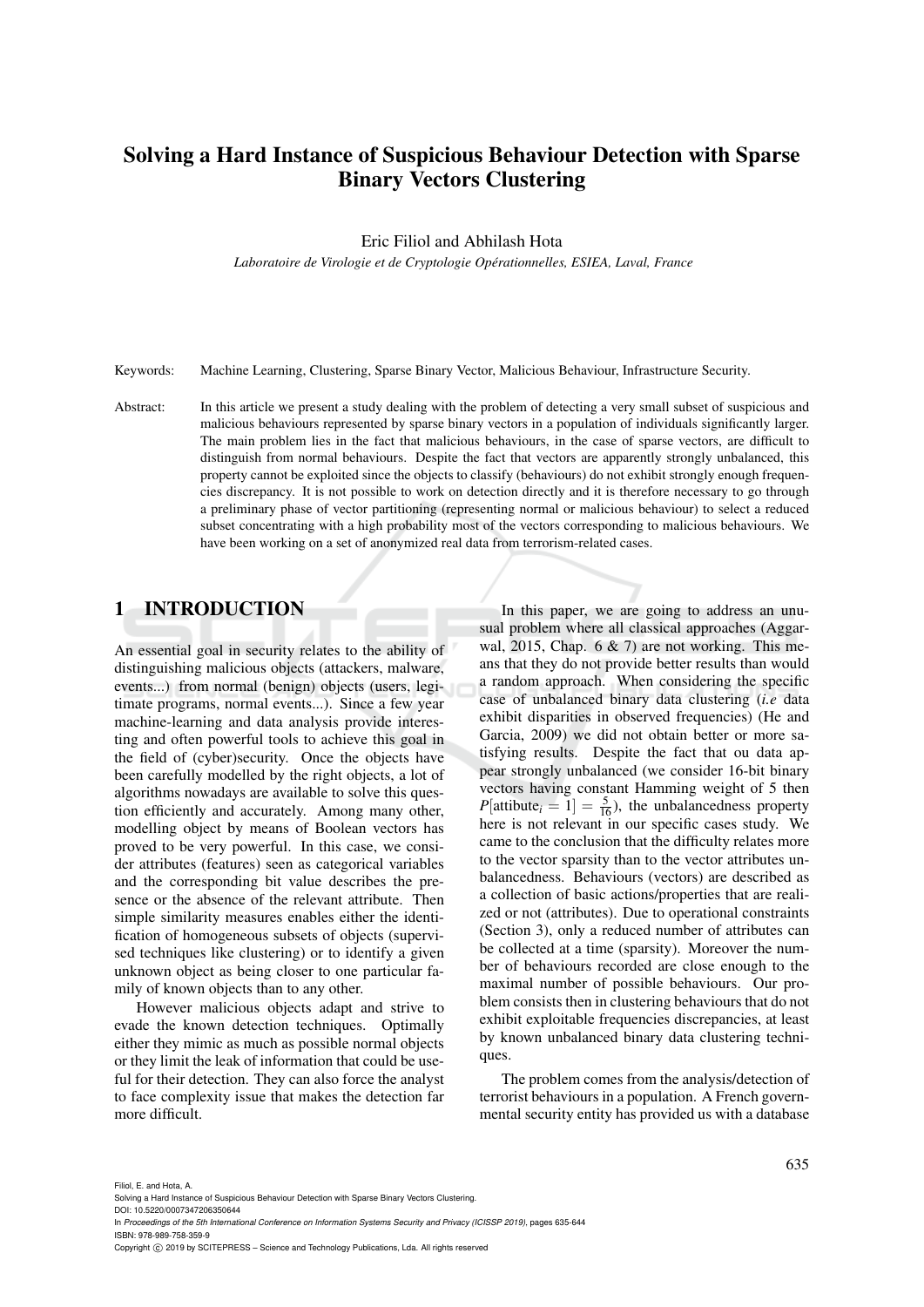of binary vectors that describe behaviour patterns for a number of individuals. Due to the sensitivity of the data, we got only an anonymized version of the actually collected vectors.

The main interest of this study was to be aware that in a few cases we cannot find an optimal, ideal solution (it does not clearly exist). However, the operational view can orientate new approaches that are suitable and admissible for the people working on the field. In our case, the aim was no longer to extract a subset of "positive" vectors (potentially suspicious behaviours) as usual approaches strive to but to partition the dataset in a suitable enough way to make detection then possible by a subsequent, intelligencedriven step. It is worth mentioning that only this latter step is able to confirm which vector relates to a suspicious actor or not as soon as the analyst can work on a significantly reduced subset. So we have to switch from a classical clustering problem to a dataset refining problem.

The paper is organized of follows. After presenting the state-of-the-Art in binary vector clustering applied to the security domain, Section 3 formalises the problem by considering sparse binary vectors. Then Section 4 explains how which techniques we have combined to extract a reduced subset from the initial set without loosing to much information about the malicious behaviours. Section 5 presents the results which have been obtained on a set of real data and on sets simulating this set. Finally we conclude in Section 6.

# 2 STATE-OF-THE-ART IN **SECURITY**

Clustering techniques find a wide variety of applications in information security including anomaly detection, vulnerability characterization, etc. We propose to summarize the state-of-the-art regarding categorical data (binary) clustering when applied to the security field.

### 2.1 Clustering Binary Vectors

Münz, Li and Carle (Münz et al., 2007) describe the use of clustering for anomaly detection in network traffic. They present a flow-based anomaly detection scheme using *k*-means clustering. The initial training data consists of unlabelled network flow records containing both normal and anomalous traffic. These records are transformed into feature datasets which are then clustered into normal and anomalous traffic. The centroids of these clusters are then used in distancebased anomaly detection in new network flow data.

Nalavade and Meshram (Nalavade and B. Meshram, 2014) investigate clustering approaches for network intrusion detection. Intrusion detection systems using data mining approaches enable us to search patterns and rules in large amount of audit data. Classification-based data mining models for intrusion detection have often proven ineffective due to dynamic patterns in network data. They experiment with *k*-means clustering algorithm on the KDD dataset and measure the performance based on detection rates and false positive rate with different cluster values.

Syarif, Prugel-Bennett and Wills (Syarif et al., 2012) describe the advantages of using the anomaly detection approach over the misuse detection technique in detecting unknown network intrusions or attacks. They investigate five different clustering algorithms: *k*-Means, improved *k*-Means, *k*-Medoids, EM clustering and distance-based outlier detection algorithms. They show that misuse detection techniques, which implemented four different classifiers (naïve Bayes, rule induction, decision tree and nearest neighbour) failed to detect network traffic, which contained a large number of unknown intrusions. Anomaly detection,on the other hand, showed better results, especially with distance-based outlier detection algorithms.

Wazid (Wazid, 2014) investigates the feasibility of using clustering techniques for security in wireless sensor networks. He proposes a hybrid anomaly detection technique based on k-means clustering. He shows the effectiveness in detecting misdirection and blackhole attacks.

Riadi et.al.(Riadi et al., 2013) describe the use of clustering techniques to characterize types of attacks for forensics. Network data, including packets relevant to the attacks being investigated are stored in a log file. This data is grouped using *k*-means clustering technique into three categories and mapped based on source and target. They thus propose a framework for forensic investigations.

Li, Venter and Eloff (Li et al., 2004) describe a way to categorize vulnerabilities in the CVE database and present a method to cluster the vulnerabilities using self-organizing feature maps.

*K*-anonymization techniques have become important in many data privacy solutions. A key requirement is to ensure data anonymization while avoiding information loss. Byun et.al.(Byun et al., 2006) propose an approach using clustering techniques. They formulate a *k*-member clustering problem, prove that the problem is NP-hard and present a greedy algo-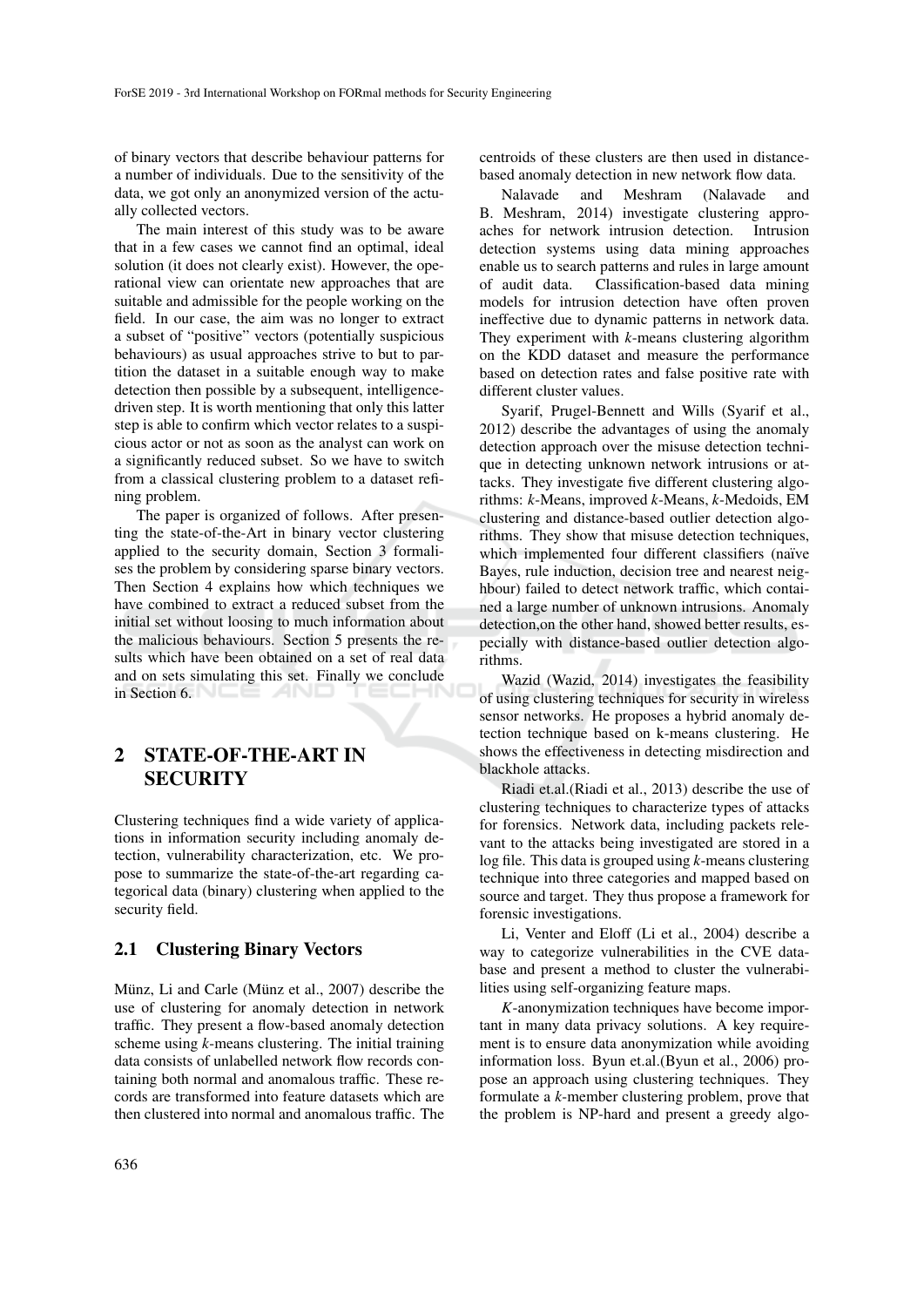rithm with a complexity of  $O(n^2)$ . They also propose extension to reduce classification errors.

Pai (Pai, 2015) (and its references) applies clustering techniques to the malware detection problem with the goal of classifying malware as part of a fully automated detection system. Clusters are computed using K-means and EM clustering algorithms, with scores obtained from Hidden Markov Models.

### 2.2 Unbalanced Binary Data Clustering

As explained in the introduction, solving our problem deals more with vectors sparsity that with the fact that underlying attributes exhibits strong frequencies discrepancy. A lot of papers have been published regarding machine learning techniques of unbalanced data. The interested reader may refer to (He and Garcia, 2009; Krawczyk, 2016) (and their respective bibliography).

### 2.3 Clustering Sparse Binary Vectors

A number of approaches have been applied to the specific problem of clustering sparse binary vectors. Distance-based approaches have been quite popular along with other techniques like EM based approaches, subspace clustering, spectral clustering, etc.

Choi, Cha and Tappert (Choi et al., 2010) survey binary similarity and distance measures. The effectiveness of many clustering techniques often comes down to selecting the right distance metric and as such this study stays relevant regardless of techniques used. They study 76 measures and show correlations through hierarchical clustering.

Jian et.al (Jian et al., 2018) study similarity analysis of categorical data that is not independent and identically distributed (non-IID) and propose a Coupled Metric Similarity (CMS) for unsupervised learning which flexibly captures the value-to-attribute-toobject heterogeneous coupling relationships. The similarities are learnt in terms of intrinsic heterogeneous intra- and inter-attribute couplings and attributeto-object couplings in categorical data and CMS are shown to flexibly adapt to IID to non-IID data. They further incorporate CMS into spectral clustering and *k*-modes clustering.

Conventional clustering techniques have often proven ineffective when dealing with highdimensional spaces because of the inherent sparsity of the data points. Gan and Wu (Gan and Wu, 2004) propose an iterative algorithm called SUBCAD for clustering high dimensional categorical data sets, based on the minimization of an objective function for clustering. They further propose an objective function

that determines the subspace associated with each cluster. They go on to prove various properties of this objective function and propose a fast algorithm to find the subspace associated with each cluster.

Su and Su (Su and Su, 2017) study the clustering problem for categorical data and propose a method to find distinctive features in categorical datasets. Their model works by comparing pooled withincluster mean relative difference and then partitioning the data upon such features and deriving the subspace of the subgroups.

Mahdi, Abdelrahman and Bahgat (Mahdi et al., 2018) propose a new similarity measure for categorical datasets. The Probability of the Weights of Overlapped items (PWO) estimates the goodness of clusters. The goal is to maximize frequent items within clusters and minimize items overlapping between clusters. An *F*-Tree clustering model is used to compare the effectiveness of PWO with other measures.

Ordonez (Ordonez, 2003) proposes three variants of the K-means algorithm to cluster binary data streams including On-line *k*-means, Scalable *k*-means, and Incremental *k*-means. Incremental *k*-means is presented as a scalable solution that finds higher quality clusters in less time. A mean-based initialization and incremental learning are used to obtain higher quality clusters.

# $N \equiv$ 3 FORMALISATION OF THE PROBLEM

In this section we are going to formalize the problem we have to address when considering the very specific operational constraints of the underlying environment. Contrary to usual set clustering problem (see Section 2) where objects to be classified are rather easy to partition, in our case the usual techniques do not work efficiently enough to do better than a random partitioning.

Our dataset *A* is made of binary vectors of size 16. Thus  $A = \{v_0, v_1, \ldots, v_N\}$ . Each of these vectors  $v_i$  is representing either a likely malicious behaviour or a normal behaviour in the following way, considering a set of attributes of interest  $\mathcal{B} = \{b_0, b_1, \ldots, b_{15}\}.$  For confidentiality purposes, we do not know what each attribute  $b_i$  is representing. Only an arbitrary labelling has to be considered. Each Boolean value for attribute  $b_i$  is modelling a "basic" behaviour in a "complex" behaviour  $v_j$ . Thus to summarize:

$$
\forall j \in \{0, 1, ..., N\} \qquad v_j = (v_j^0, v_j^1, ..., v_j^{15})
$$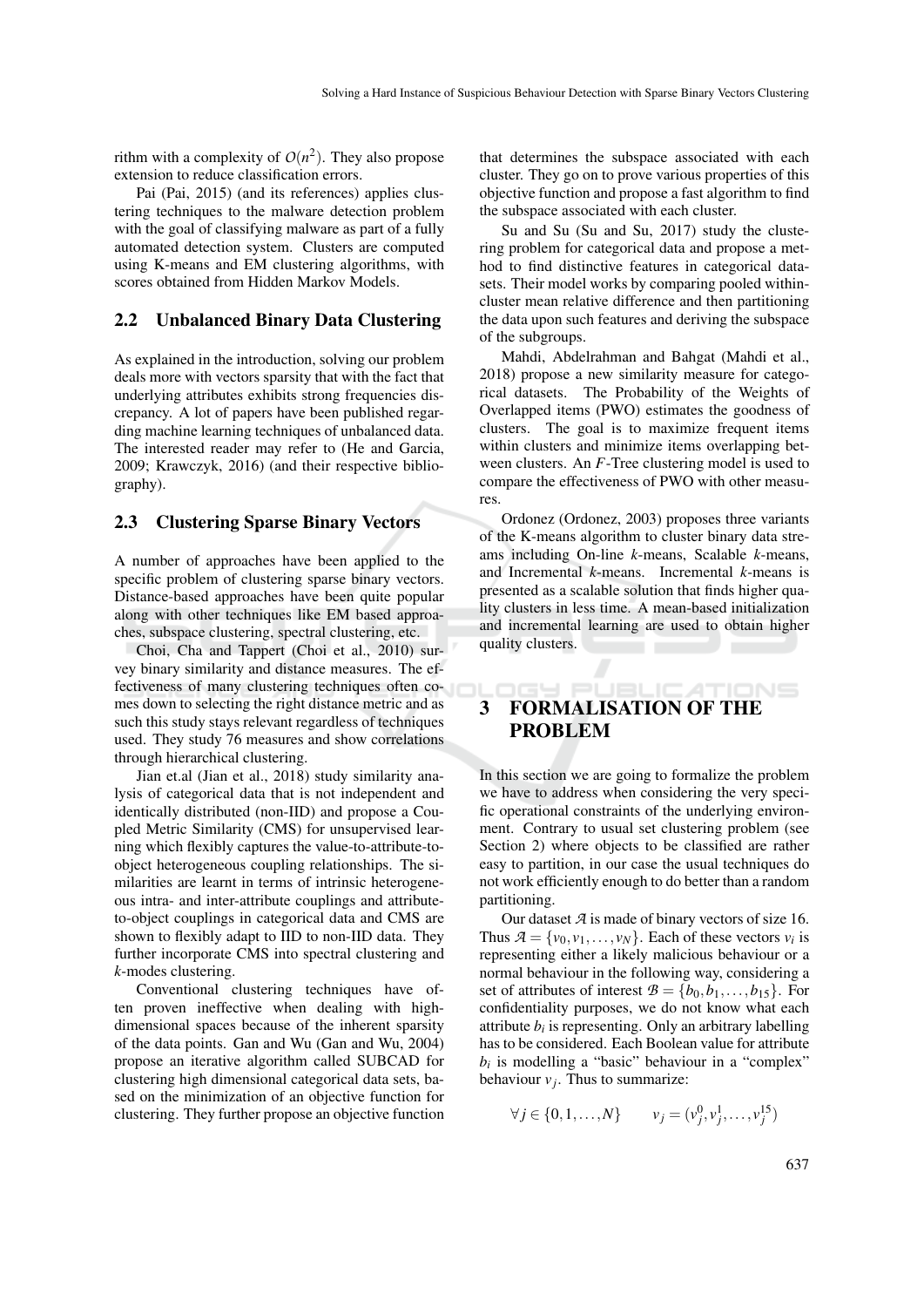$v_j^i = \begin{cases} 1 & \text{if basic behaviour } b_i \text{ is observed} \\ 0 & \text{otherwise} \end{cases}$ 0 otherwise

Due to operational (technical, legal) constraints of the surveillance and intelligence system, only 16 different attributes can be considered and only 5 attributes can be collected for a given individual *j* at a time (for one set only, denoted  $\mathcal{D}_1$ , however 6 attributes have been collected). So the Hamming weight of the corresponding vector  $H[v_j] = 5$  (or  $H[v_j] = 6$ for set  $\mathcal{D}_1$ ). From a pure combinatorial point of view there are only 4,368 such vectors (resp. 8,008 for set  $\mathcal{D}_1$ ). Feedbacks from the field shows that the number of actually collected vector may be very close from this theoretical upper bound, unless a manual, intelligence driven preprocessing step is performed. Moreover, the same behaviour pattern can be recorded many times both for suspicious and non suspicious individuals. As a consequence discriminating malicious behaviours from non malicious ones become a hard task for two main reasons:

- each vector is containing a limited amount of information due to its sparsity and due to the limited number of attributes that are considered,
- each of the basic behaviours  $b_i$  is not malicious in itself since it may equally be realised ( $v_j^i = 1$ ) or not  $(v_j^i = 0)$ . It implies that discriminating malicious complex behaviours from non malicious ones cannot be performed directly. In fact the actual malicious state must be related to the environment in which individuals evolve and operate.

As far as the last point is concerned, it is then impossible to work on the full initial dataset to identify the individuals that potentially behave in a suspicious way. Indeed each vector has to be interpreted in connection with the collecting environment. However, this final step becomes "easy" (by a subsequent step) as soon as the dataset has a reduced size. So here the aim is no longer to cluster data with the hope to get one cluster containing all the malicious instances (plus a limited number of non malicious ones). Instead we wish to obtain a partition  $P = \{A_1, A_2, \ldots, A_k\}$  of the set A such that at least one of the cluster contains at least half of the malicious instances (that will be identified as such in the subsequent, intelligence-driven step).

Let us denote  $\mathcal{A}_i^1$  the cluster which contains most of the target vectors (malicious behaviours). The key parameters are *k*, the number of final clusters,  $|\mathcal{A}_i|$  the size of the different subset of  $P$  and  $|\mathcal{A}_i^1|$ , the size of the target cluster. It is considered that is  $k \geq 4$  and  $|\mathcal{A}_i^1| \approx \frac{|\mathcal{A}|}{k}$  while in average  $|\mathcal{A}_j| \approx \frac{|\mathcal{A}|}{k}$  for  $j \neq i$ , then the results are operationally admissible and viable.

# 4 REDUCED SUBSET EXTRACTION PROBLEM

Firstly we consider three approaches to cluster our datasets: the leading eigenvector method, the correlation explanation techniques and the classical k-Means technique applied on sentence vectors. Then we develop a combined clustering step using a majority voting scheme with these three approaches.

### 4.1 The Leading Eigenvector Method

The leading eigenvector method (Newman, 2006) has proved to be quite effective in community detection. It uses the eigenvectors of matrices to detect community structure in large networks.

The data is preprocessed prior to the actual clustering. This step is relatively simple since there are no missing values. Also, since these are binary vectors, scaling is not needed. At this stage we run some precomputations to figure out thresholds to be used while creating graphs using the datasets. These thresholds are based on two comparisons:

- 1. The number of equal corresponding elements between any two feature vectors. The workflow using this comparison will be referred to  $n_{01}$ in this document. If we consider vectors  $v_i$  and  $v_j$  then it consists in considering the Hamming weight of  $\overline{v_i \& v_j}$  where  $\overline{v}$  denotes the bitwise negation of vector  $v$  and  $\&$  denotes the bitwise AND.
- 2. The number of corresponding elements of any two feature vectors both being equal to 1. In this case, if the corresponding elements are both 0, they are simply ignored. The workflow using this compa $r$  rison will be referred to  $n$  psum<sub>1</sub> in this document. It is equivalent of the dot product of the two vectors.

The following example describes how the threshold values were computed. Let us consider three vectors from the dataset  $\mathcal{D}_1$  (length 16, weight 6):

- $\bullet$   $v_0 = (0, 1, 1, 0, 1, 0, 1, 0, 0, 1, 0, 1, 0, 0, 0, 0)$
- $\bullet$   $v_1 = (0,0,1,0,1,0,1,1,0,1,0,1,0,0,0,0)$
- $\bullet \ \nu_2 = (0, 1, 1, 0, 0, 0, 1, 1, 0, 1, 0, 0, 0, 1, 0, 0)$

Then weights  $W_{ij}$  are computed for possible edges between all vector pairs *i* and *j* and we have:

- For npsum<sub>01</sub>,  $W_{01} = 14 W_{02} = 12 W_{12} = 12$
- For  $npsum_1$ ,  $W_{01} = 5 W_{02} = 4 W_{12} = 4$

The clustering is then done in two stages each consisting of a 50 % split of the dataset being considered. Each stage consists of the following steps (terms and techniques are those used in (Newman, 2006)):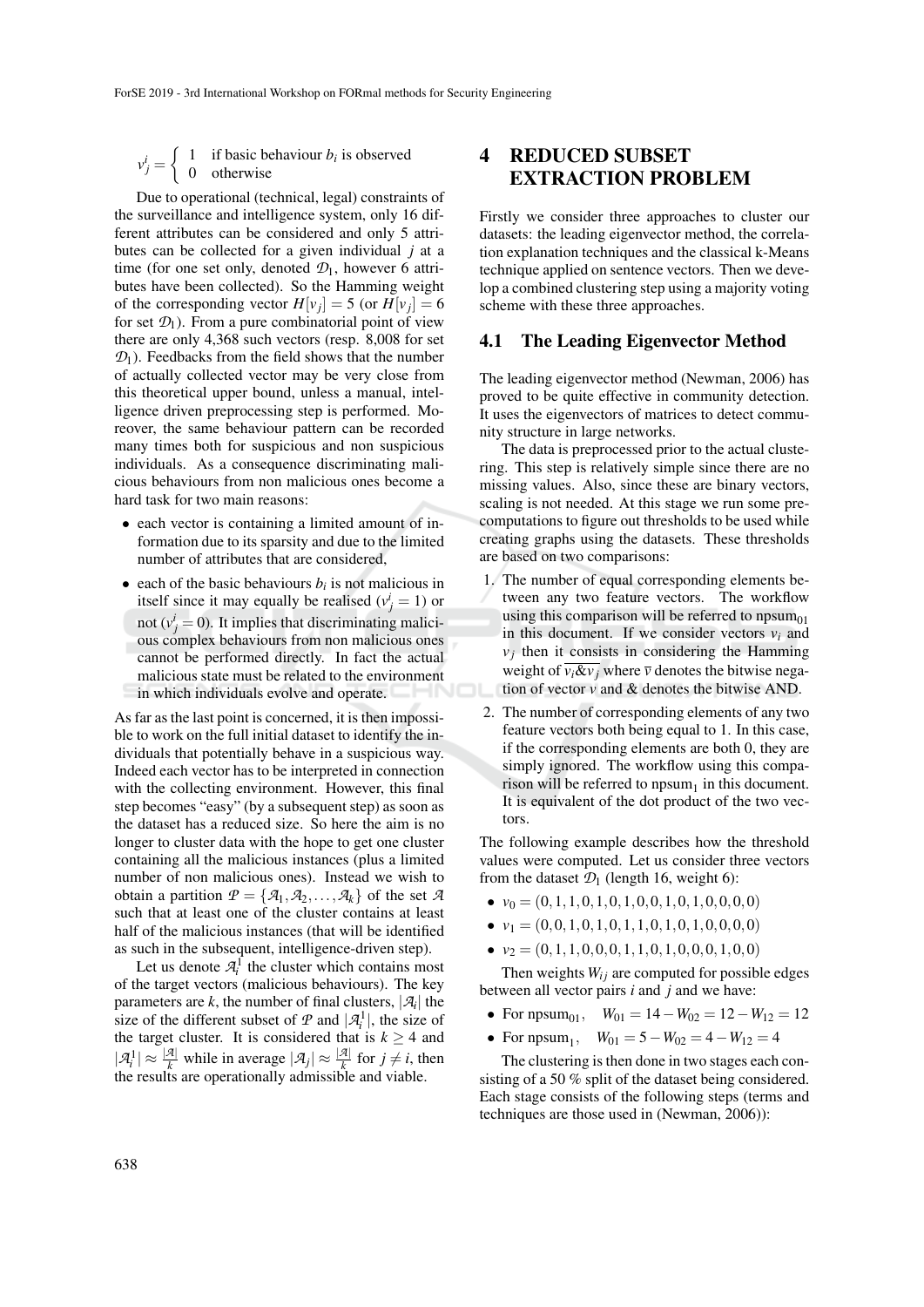- 1. Build the undirected graph using predetermined threshold values. For that purpose we use *Networkx* (Aric Hagberg, 2018) in Python.
- 2. Compute the adjacency matrix for this graph.
- 3. Compute the modularity matrix.
- 4. Compute the eigenvalues and corresponding eigenvectors for the modularity matrix.
- 5. Assign clusters based on signs of the elements of the eigenvector corresponding to the most positive eigenvalue.

The process was applied with  $n_{\text{p}}$  and  $n_{\text{p}}$  and  $n_{\text{p}}$ as described previously. For three of the resulting datasets there was no difference in the results. For the fourth one  $npsum<sub>01</sub>$  gave slightly better results in terms of preserving the original positives in the final clustering. The threshold value remains consistent across the two stages.

Two graphs were built for each dataset, one with a threshold value equal to 12 and the other with a threshold value equal to 14. For each pair of feature vectors, if the npsum value exceeds the threshold, an edge is created between the nodes representing the two feature vectors. This allows us to minimize the number of edges without losing any useful information.

An adjacency matrix is a square matrix used to represent a finite simple graph. The elements of the matrix indicate whether pairs of vertices are adjacent or not in the graph. For the purposes of this analysis, only unweighed adjacency matrices are considered. The following function takes a *NetworkX* graph and computes the adjacency matrix, returning it as a *scipy* (Jones et al., 01 ) sparse matrix.

Modularity is a measure of the structure of a network. A network with high modularity has dense connections between nodes within communities while sparse connections between nodes in different communities.

For any two nodes *i* and *j* corresponding to binary vectors  $v_i$  and  $v_j$  respectively,

- $k_i$  and  $k_j$  denote the expected degree of each node
- $\bullet$   $P_{ij}$  denotes the number of expected edges between node *i* and node *j*.

We begin with the constraint that the expected degree is equal to the actual degree of the node taken from the adjacency matrix. Thus summing the columns of the adjacency matrix gives us the expected degree for each node in the graph.

Let *m* denote the total number of edges in the graph. Then  $P_{ij}$  is given by

$$
P_{ij} = \frac{k_i \times k_j}{m}
$$

Given an adjacency matrix *A*, we can now compute the corresponding modularity matrix *B* such that

$$
B_{ij}=A_{ij}-P_{ij}
$$

At this stage the eigenvalues and corresponding eigenvectors are computed for the modularity matrix *B*. Cluster assignment is now done based on the sign of the elements of the eigenvector corresponding to the most positive eigenvalue.

# 4.2 The Correlation Explanation Method

Correlation Explanation aims at learning a hierarchy of abstract representations of complex data by optimizing an information-theoretic objective (Steeg and Galstyan, 2014; Ver Steeg and Galstyan, 2014). Let *X* denote a discrete random variable while *P*(*X*) denotes a probability distribution over *X* and  $|X|$  denotes the cardinality of the set of values that *X* may take and is always finite. Assuming *n* random variables,  $G \subseteq \mathbb{N}_n = \{1, 2, ..., n\}$  and  $X_G$  is the corresponding subset of random variables. Let us denote  $H(X)$  the entropy of *X* and  $I(X_1 : X_2)$  as the mutual information between the two random variables  $X_1$  and  $X_2$  (Cover and Thomas, 2006).

The measure of mutual information used in this method is known as total correlation (Watanabe, 1960), multi-information (Studený and Vejnarová, 1998) or multivariate mutual information (Kraskov et al., 2005). It is defined as **EXAMPLE** 

$$
TC(X_G) = \sum_{i \in G} (H(X_i) - H(X_G))
$$

The extent to which another variable *Y* explains the correlations in *X* can be measured by how much the total correlation is reduced (Steeg and Galstyan, 2014).

$$
TC(X;Y) = TC(X) - TC(X|Y)
$$
  
=  $\sum_{i=N_n} (I(X_i:Y) - I(X:Y))$  (1)

Optimizing over Equation 1 is thus equivalent to searching for a latent factor *Y*. Let *Y* be a discrete random variable that can take *k* values. This optimization may be represented as

$$
\max_{p(y|x)} TC(X;Y), |Y| = k
$$

This can now be extended to account for multiple latent factors  $Y_1, Y_2, \ldots, Y_m$ :

$$
\max_{G_{j,p(y_j|XG_j)}} \sum_{j=1}^m TC(XG_j;Y_j), |Y_j|=k, G_j \cap G_{j'\neq j}=0
$$

For our datasets, we choose 2 hidden units with 4 dimensions each for the computations.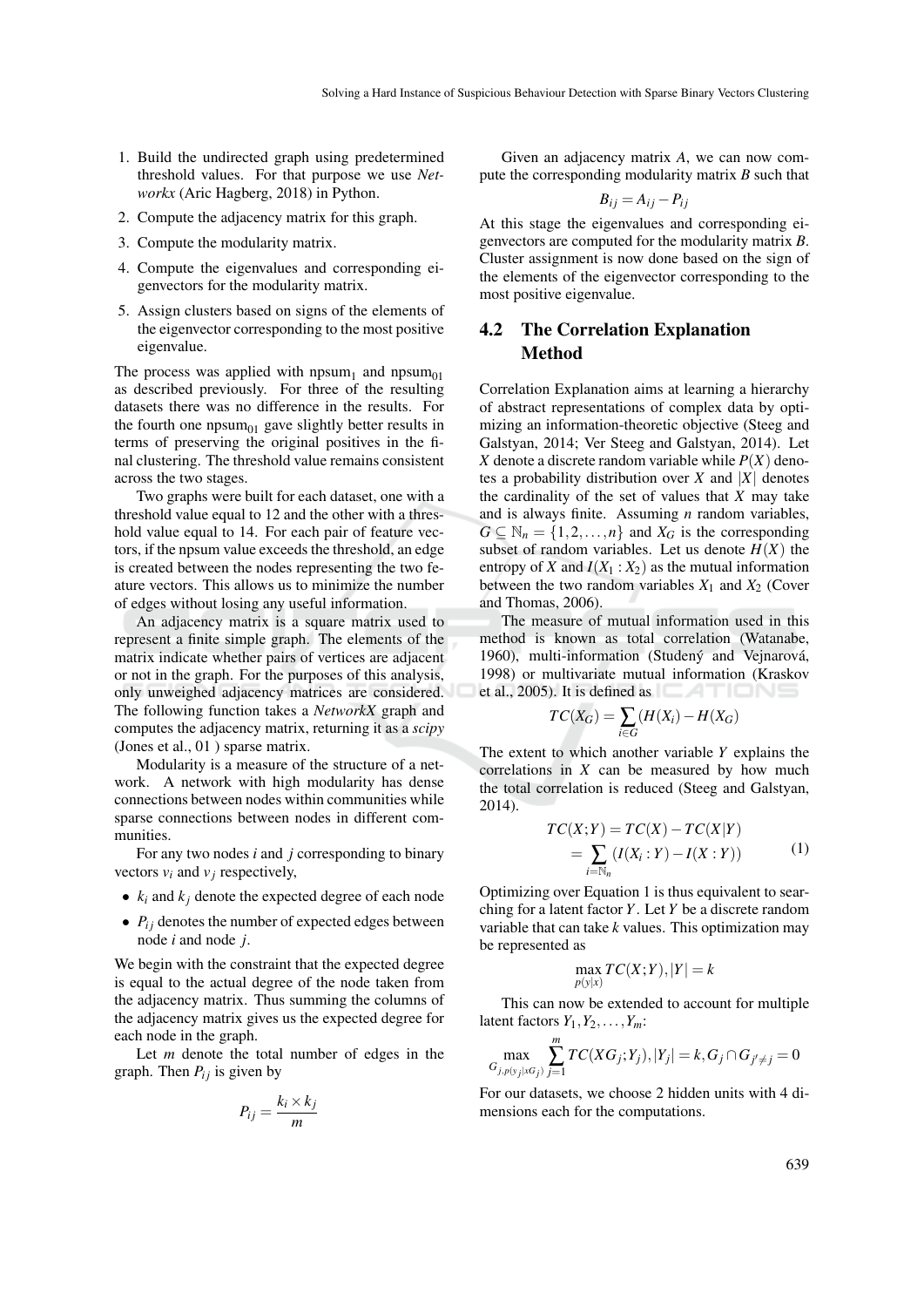### 4.3 K-means Clustering on Sentence **Vectors**

For this third technique, we consider the Word2Vec tool which has been introduced by Mikolov et al (Mikolov et al., 2013; Goldberg and Levy, 2014). This tool has played a major role in recent developments in natural language processing. It is a group of related models which is used to produce word embeddings and therefore it gives us a way to represent words in terms of vectors in a real space, while preserving the linguistic context.

The process involves the following steps:

- 1. Assign a character corresponding to each of the 16 positions, since we have 16-bit binary vectors.
- 2. For every vector, we keep the words corresponding to ones.This gives us 6-word sentences (or patterns) corresponding to each vector in the dataset, thus forming our working corpus.
- 3. We now compute word vectors using Word2Vec for this corpus.
- 4. Sentence vectors, which are computed as the averaged word vectors for each sentence, form a new representation for the original binary vector dataset.
- 5. Since the dataset is now represented in a real space, we can now use classical clustering methods like k-means.

# 4.4 Final Processing by Majority Vote

Once the three previous clustering techniques have been applied to our dataset, we explore the possibility of combining the partitions we have obtained through these different methods. The aim is to get a better clustering. This attempt is based on a simple majority vote.

For that purpose, all pairs of vectors are taken and each of the three methods is checked to count the total number of times the two vectors were kept in the same cluster. If the count is greater than or equal to 2, we keep the two vectors in the same final cluster. Since the clusters obtained via the three methods lie on different spaces with different centroid, we cannot simply vote on cluster labels. Thus, for each pair of vectors, we see how many methods keep them in the same cluster.

## 5 EXPERIMENTAL RESULTS

We have been provided with four datasets to analyse denoted  $\mathcal{D}_1$ ,  $\mathcal{D}_2$ ,  $\mathcal{D}_3$ ,  $\mathcal{D}_4$  respectively. Let us precise

| Table 1: Dataset parameters. |
|------------------------------|
|------------------------------|

|                 |       | Dataset Dataset size # malicious vectors |
|-----------------|-------|------------------------------------------|
| $\mathcal{D}_1$ | 4,692 |                                          |
| $\mathcal{D}_2$ | 3,802 | 20                                       |
| $\mathcal{D}_3$ | 3,804 | 5                                        |
| $D_A$           | 3,809 | 51                                       |

that dataset  $\mathcal{D}_1$  has binary vectors of weight 6 (there are 8,008 such vectors at most). It is a special case provided by the French police forces. Table 1 summarizes the parameters for these four datasets.

### 5.1 Leading Eigenvector

The best results are obtained with npsum<sub>01</sub>. The structure of the graph (density) and the resulting adjacency and modularity matrices strongly depends on the threshold value we consider. Figures 1 and 2 show the number of edges in the graph modelling each dataset for different threshold values. from the analysis of Figures 1 and 2 we clearly see that only threshold values greater or equal to 12 are likely to provide the expected results. In other words, the graph density is not too high in order to have a chance to get a sufficient number of connected components corresponding to the expected partition. On the other side, a too small threshold (less than 8) would provide also a sparse graph but with too many connected components. As a consequence the useful information would be spilled up and wasted.

Once the clustering step (see Section 4.1) has been applied we obtain four clusters. Table 2 summarizes the results. We can see that dataset  $\mathcal{D}_1$  and  $\mathcal{D}_4$  give the best results for a threshold value of 14 while datasets  $\mathcal{D}_1$  and  $\mathcal{D}_4$  give better results with a threshold value of 12. As a general decision rule, the best cluster appears to be obtained by taking the largest cluster at the end of clustering phase 1 and then the smallest cluster at the end of the clustering phase 2.

# 5.2 The Correlation Explanation Method

We applied the clustering in two steps as in the previous method. We obtain the results presented in Table 3.

As a general rule, we can decide to keep the largest cluster but with a residual error of 0.25. However it is admitted that the four resulting clusters can be postprocessed in parallel.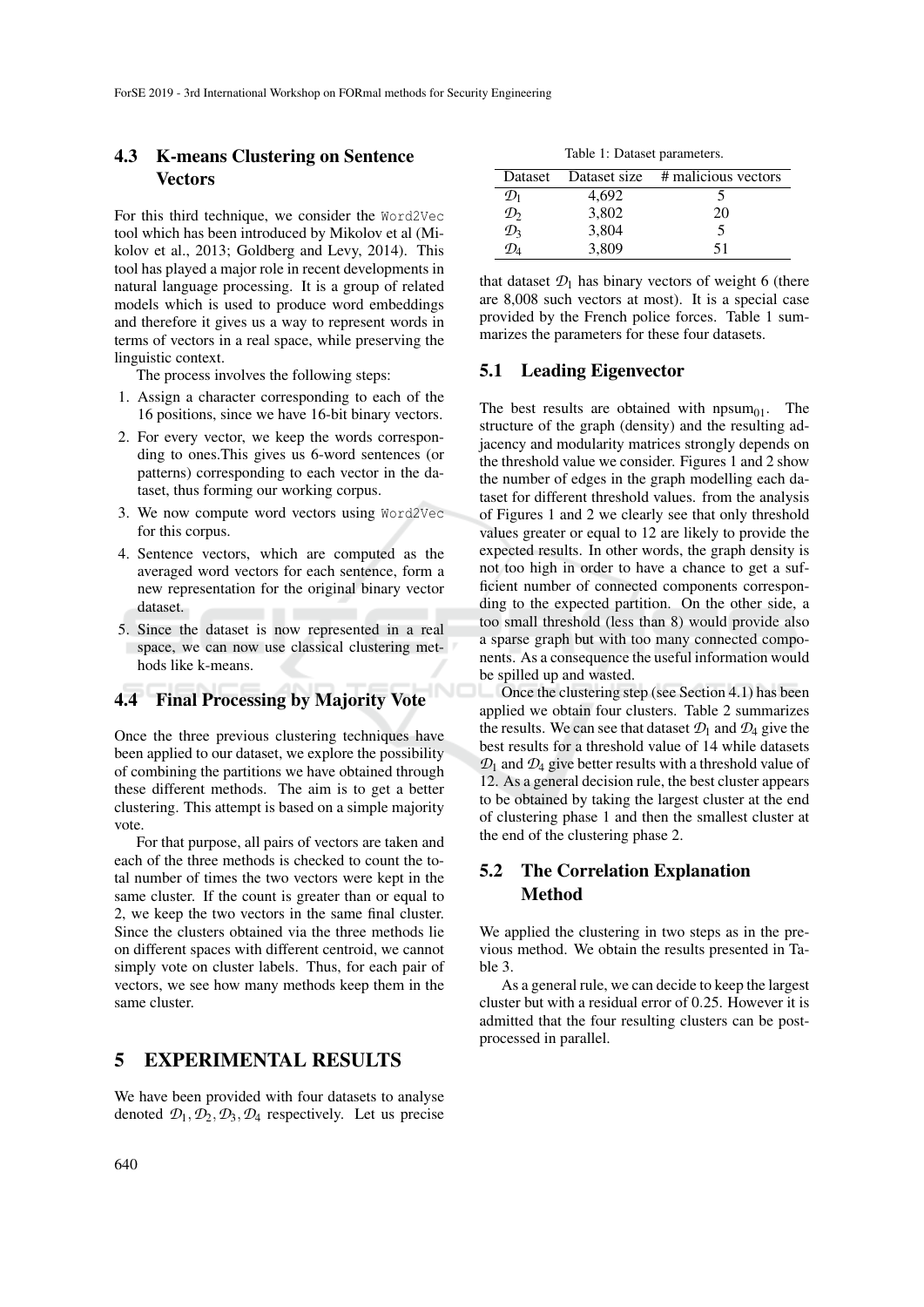

| Table 2: Partition of datasets with npsum <sub>01</sub> threshold of 12 (top) and 14 (bottom) (leading eigenvector technique). |  |  |  |
|--------------------------------------------------------------------------------------------------------------------------------|--|--|--|
|                                                                                                                                |  |  |  |

|                  | $\mathcal{D}_1$ - T12             |       | $\mathcal{D}_2$ - T12             |                       | $\mathcal{D}_3$ - T12 |       | $\mathcal{D}_4$ - T12 |       |
|------------------|-----------------------------------|-------|-----------------------------------|-----------------------|-----------------------|-------|-----------------------|-------|
|                  | Positives                         | Total | Positives                         | Total                 | Positives             | Total | Positives             | Total |
| Cluster 0 0      | 5                                 | 1195  |                                   | 944                   | $\Omega$              | 920   | 29                    | 932   |
| Cluster $0-1$    | $\theta$                          | 1126  | 0                                 | 937                   |                       | 967   | 6                     | 991   |
| Cluster 1 0      | $\theta$                          | 1203  | 13                                | 904                   | 4                     | 938   | 0                     | 945   |
| Cluster $1_{-1}$ | $\Omega$                          | 1168  | 0                                 | 1017                  | 0                     | 979   | 16                    | 941   |
|                  | $\mathcal{D}_1$ - T <sub>14</sub> |       | $\mathcal{D}_2$ - T <sub>14</sub> | $\mathcal{D}_3$ - T14 |                       |       | $\mathcal{D}_4$ - T14 |       |
|                  | Positives                         | Total | <b>Positives</b>                  | Total                 | Positives             | Total | Positives             | Total |
| Cluster $0_0$    | $\theta$                          | 1160  |                                   | 936                   | 0                     | 925   |                       | 974   |
| Cluster $01$     | $\theta$                          | 1167  | 9                                 | 958                   | 3                     | 931   | 17                    | 927   |
| Cluster $1_0$    | 4                                 | 1150  | 0                                 | 996                   | ↑                     | 910   | 12                    | 998   |
| Cluster $1_{-1}$ |                                   | 1215  | 10                                | 913                   | 0                     | 1038  | 22                    | 910   |

# 5.3 K-means Clustering on Sentence Vectors

We applied the clustering in two steps as in the two previous method. We obtain the results presented in Table 4. As a general rule, we can decide to keep the smallest cluster.

## 5.4 Final Processing by Majority Vote

According to the procedure described in Section 4.4, the majority vote scheme has been applied on the four datasets with the following results presented in Table 5. Extracting a general decision rule is not possible from this majority vote procedure, However, it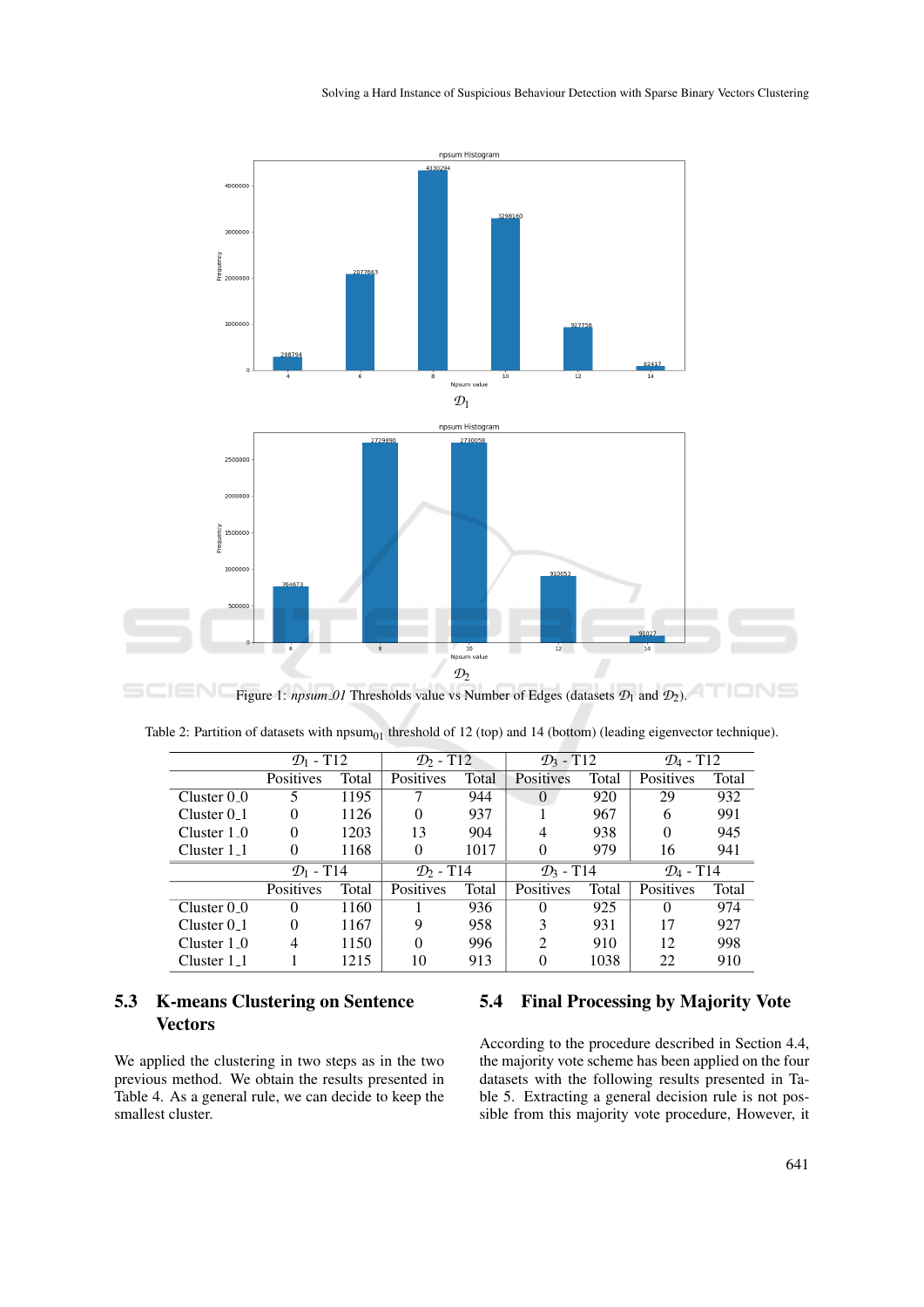

Figure 2: *npsum 01* Thresholds value vs Number of Edges (datasets  $\mathcal{D}_3$  and  $\mathcal{D}_4$ ).

|                          |           |       | $\mathcal{D}_2$ |       | $\mathcal{D}_3$ |       | $\mathcal{D}_A$  |       |
|--------------------------|-----------|-------|-----------------|-------|-----------------|-------|------------------|-------|
|                          | Positives | Total | Positives       | Total | Positives       | Total | <b>Positives</b> | Total |
| Cluster $0_0$            |           | 1001  | $\overline{4}$  | 1203  | O               | 880   |                  | 1180  |
| Cluster $0.1$            |           | 1781  |                 | 617   | $\mathcal{D}$   | 1190  |                  | 1125  |
| Cluster $1_0$            |           | 745   |                 | 863   |                 | 619   | 15               | 625   |
| Cluster 1 <sub>–</sub> 1 |           | 1165  |                 | 1119  |                 | .115  |                  | 879   |

Table 3: Partition of datasets with the correlation explanation technique.

Table 4: Partition of datasets with the K-means clustering on sentence vectors technique.

|                         | 'ע        |       | $\mathcal{D}_2$  |       | $\mathcal{D}_3$ |       | $\mathcal{D}_4$  |       |
|-------------------------|-----------|-------|------------------|-------|-----------------|-------|------------------|-------|
|                         | Positives | Total | <b>Positives</b> | Total | Positives       | Total | <b>Positives</b> | Total |
| Cluster $0_0$           |           | 857   |                  | 912   |                 | 918   | 35               | 858   |
| Cluster $0.1$           |           | 1384  | 16               | 796   |                 | 1108  | 12               | 893   |
| Cluster 1 <sub>-0</sub> |           | 1134  | 4                | 1201  |                 | 922   |                  | 920   |
| Cluster 1 <sub>-1</sub> |           | 1317  |                  | 893   |                 | 856   |                  | 1138  |

| Table 5: Partition of datasets with the cluster ensemble. |
|-----------------------------------------------------------|
|-----------------------------------------------------------|

|                  |           |       |           |       | ツュ        |       | $\nu_{\scriptscriptstyle{A}}$ |       |
|------------------|-----------|-------|-----------|-------|-----------|-------|-------------------------------|-------|
|                  | Positives | Total | Positives | Total | Positives | Total | <b>Positives</b>              | Total |
| Cluster $0_0$    |           | 918   |           | 141   |           | 586   | 47                            | 1068  |
| Cluster $0.1$    |           | 1334  | 10        | 1134  |           | 513   |                               | 951   |
| Cluster $1_0$    |           | 1132  |           | 614   |           | 745   |                               | 661   |
| Cluster $1_{-1}$ |           | 1308  |           | 913   |           | 1960  |                               | 1129  |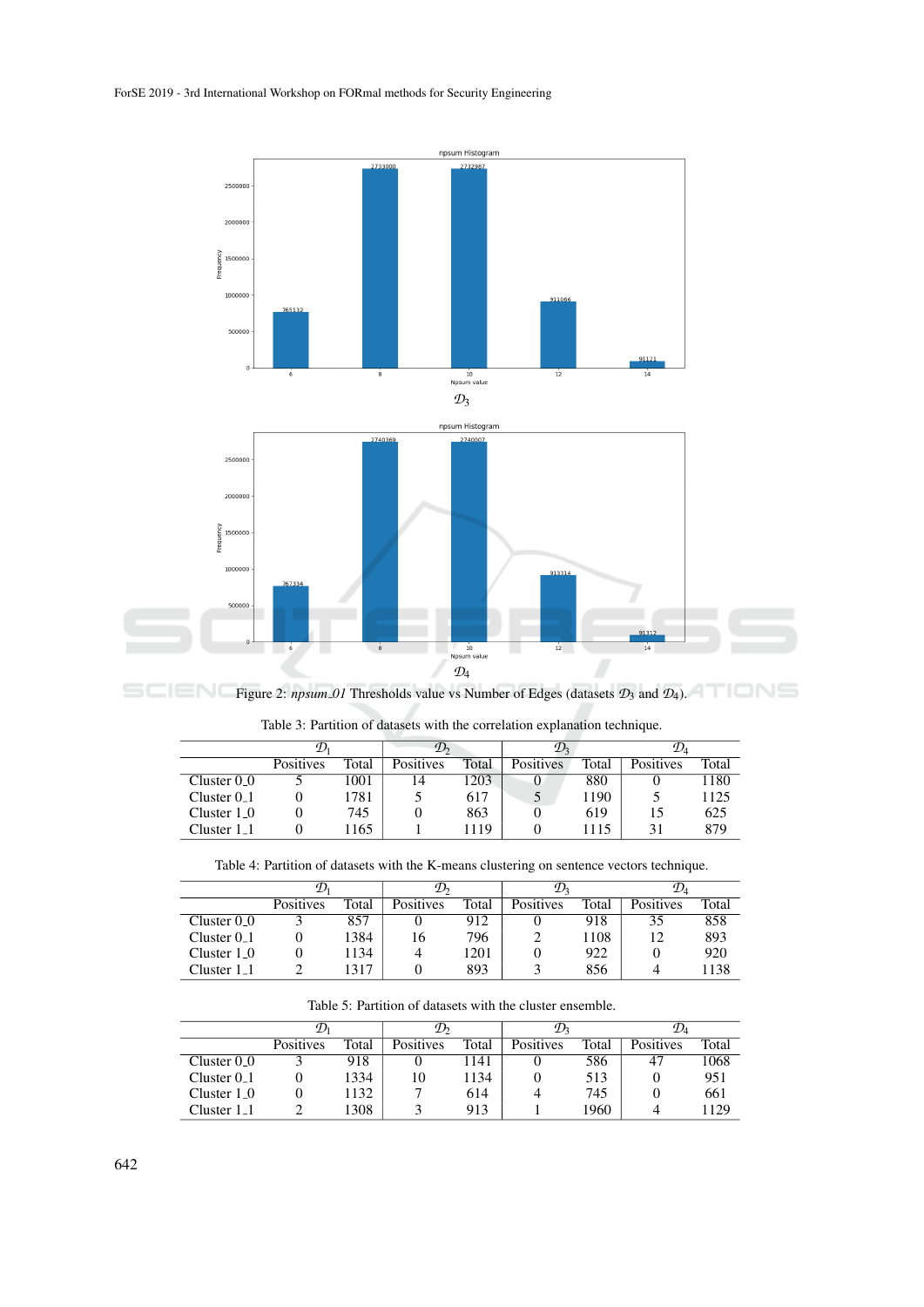worth mentioning that when applied, positive vectors are more concentrated in a cluster. It was precisely one strong result to achieve.

# 6 CONCLUSION

In this paper we have addressed the problem of clustering sparse binary vectors in the field of security. Since the vectors we have to deals with cannot be efficiently clustered by known techniques, the aim was to find a procedure that would systematically cluster data in such a way that one cluster would contain most of the positive vectors describing potentially suspicious terrorist activity. With such a cluster, it is then possible to perform an intelligence-driven postprocessing step that is tractable while it is not on the initial sets.

The study presented here considers only four datasets which could be of course considered as non significant on such a reduced number of cases. Our techniques has been transferred to the police entity which was requested this study. Their feedback show that our techniques is still valid and robust when considering vectors of larger length but still sparse.

We hope this study will draw attention from other researchers that would be interested to investigate with other approaches. This is the reason why we have been authorized to share the four datasets used in this study. Anyone interested can contact the first author.

# **REFERENCES**

- Aggarwal, C. C. (2015). *Data Mining The Textbook*. Springer.
- Aric Hagberg, Dan Schult, P. S. (2014–2018). Networkx: Software for complex networks. https://networkx. github.io/.
- Byun, J.-W., Kamra, A., Bertino, E., and Li, N. (2006). Efficient k -anonymization using clustering techniques. Technical report, Purdue University.
- Choi, S.-S., hyuk Cha, S., and Tappert, C. (2010). A survey of binary similarity and distance measures. *Journal of Systemics, Cybernetics and Informatics*, pages 43–48.
- Cover, T. M. and Thomas, J. A. (2006). *Elements of Information Theory (Wiley Series in Telecommunications and Signal Processing)*. Wiley-Interscience, New York, NY, USA.
- Gan, G. and Wu, J. (2004). Subspace clustering for high dimensional categorical data. *SIGKDD Explor. Newsl.*, 6(2):87–94.
- Goldberg, Y. and Levy, O. (2014). word2vec explained: deriving mikolov et al.'s negative-sampling wordembedding method. *CoRR*, abs/1402.3722.
- He, H. and Garcia, E. A. (2009). Learning from imbalanced data. *IEEE Transactions on Knowledge and Data Engineering*, 21(9):1263–1284.
- Jian, S., Cao, L., Lu, K., and Gao, H. (2018). Unsupervised coupled metric similarity for non-iid categorical data. PP:1–1.
- Jones, E., Oliphant, T., Peterson, P., et al. (2001–). SciPy: Open source scientific tools for Python. [Online; accessed August 2018].
- Kraskov, A., Stgbauer, H., Andrzejak, R. G., and Grassberger, P. (2005). Hierarchical clustering using mutual information. *EPL (Europhysics Letters)*, 70(2):278.
- Krawczyk, B. (2016). Learning from imbalanced data: open challenges and future directions. *Progress in Artificial Intelligence*, 5(4):221–232.
- Li, Y. L., Venter, H., and Eloff, J. (2004). Categorizing vulnerabilities using data clustering techniques. In Eloff, J., Venter, H., Labuschagne, L., and Eloff, M., editors, *Proceedings of the 3rd Conference in Information Security for South Africa*. ISSA Press.
- Mahdi, M. A., Abdelrahman, S. E., and Bahgat, R. (2018). A high-performing similarity measure for categorical dataset with sf-tree clustering algorithm. *International Journal of Advanced Computer Science and Applications*, 9(5).
- Mikolov, T., Chen, K., Corrado, G., and Dean, J. (2013). Efficient estimation of word representations in vector space. *CoRR*, abs/1301.3781.
- Münz, G., Li, S., and Carle, G. (2007). Traffic anomaly detection using kmeans clustering. In *In GI/ITG Workshop MMBnet*.
- Nalavade, K. and B. Meshram, B. (2014). Evaluation of kmeans clustering for effective intrusion detection and prevention in massive network traffic data. 96:9–14.
- Newman, M. E. J. (2006). Finding community structure in networks using the eigenvectors of matrices. *Phys. Rev. E*, 74:036104.
- Ordonez, C. (2003). Clustering binary data streams with k-means. In *Proceedings of the 8th ACM SIGMOD Workshop on Research Issues in Data Mining and Knowledge Discovery*, DMKD '03, pages 12–19, New York, NY, USA. ACM.
- Pai, S. (2015). A comparison of clustering techniques for malware analysis. Technical report, San Jose State **University**
- Riadi, I., Istiyanto, J. E., Ashari, A., and Subanar (2013). Log analysis techniques using clustering in network forensics. *CoRR*, abs/1307.0072.
- Steeg, G. V. and Galstyan, A. (2014). Discovering structure in high-dimensional data through correlation explanation. *CoRR*, abs/1406.1222.
- Studený, M. and Vejnarová, J. (1998). The Multiinforma*tion Function as a Tool for Measuring Stochastic Dependence*, pages 261–297. Springer Netherlands, Dordrecht.
- Su, J. and Su, C. (2017). Clustering categorical data based on within-cluster relative mean difference. *Open Journal of Statistics*, 7:173–181.